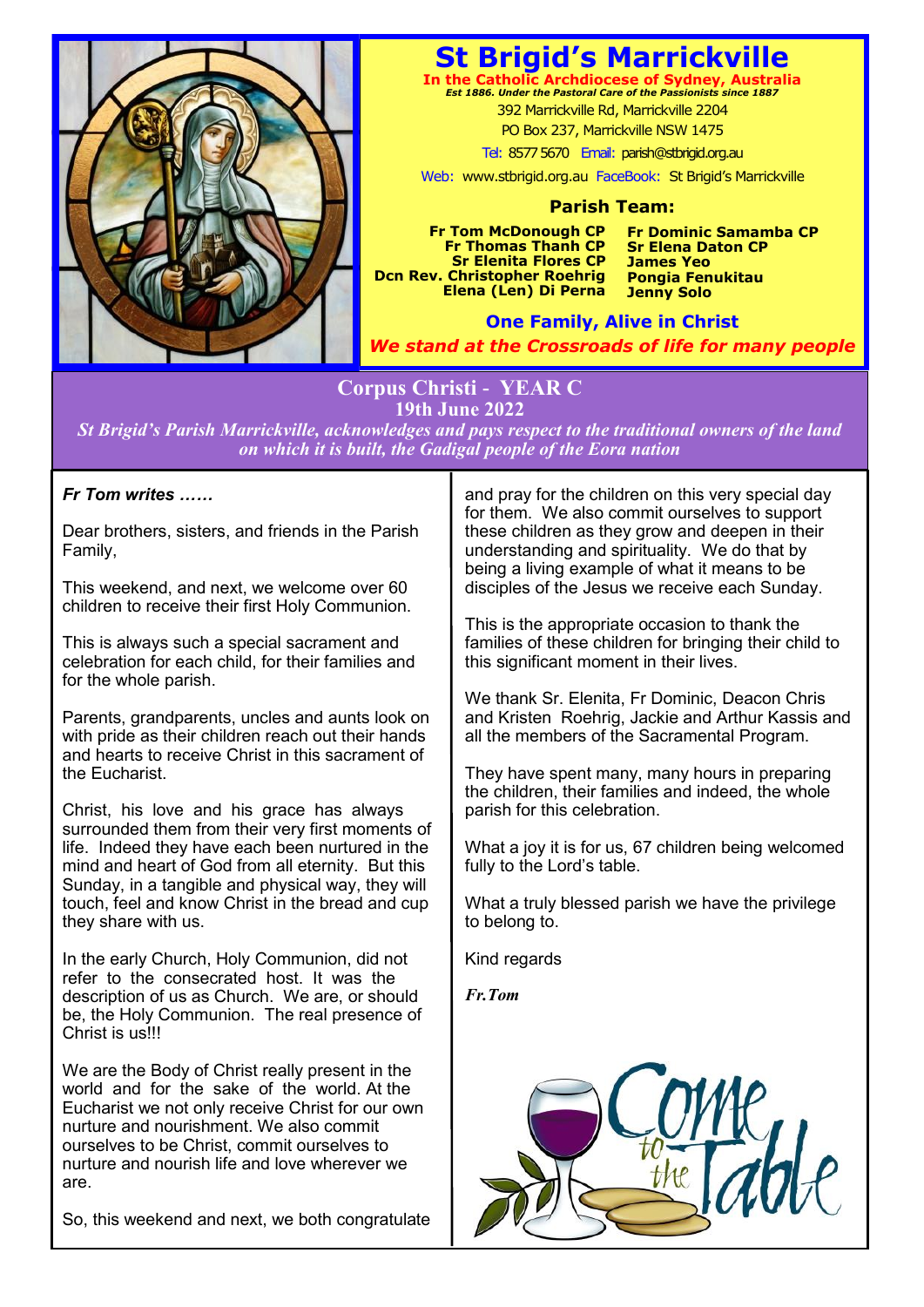#### **First Communion Candidates**



 *Please pray for our candidates preparing to come to the Lord's table for the first time.*

19th June 2022 at 10:30am Mass 26th June 2022 at 10.30am Mass

| Celina Elias                | Khanh Hoang                                                         |  |  |  |
|-----------------------------|---------------------------------------------------------------------|--|--|--|
| Adriana Francisco           | Quinn Quan Minh Hoang                                               |  |  |  |
| Saoirse Brown               | Alice Nguyen                                                        |  |  |  |
| Travis Jacob Bernardo       | Grace Ann Ly                                                        |  |  |  |
| Zachary Geagea              | Ava Staveris                                                        |  |  |  |
| Sienna Abreu                | Bettina Cuiuli                                                      |  |  |  |
| Matilda Costa Martins       | Jake Oliveira                                                       |  |  |  |
| Clara Nguyen                | <b>Fabian Lewis</b>                                                 |  |  |  |
| Sebastian Lopes             | <b>Azariah Lewis</b>                                                |  |  |  |
| <b>Ruby Torres</b>          | <b>Scarlet De Freitas</b><br>Maria Dos Santos<br>Joshua Karamoschos |  |  |  |
| Sophia Grace Nolan          |                                                                     |  |  |  |
| Jarvis Sterndale-Smith      |                                                                     |  |  |  |
| James Vi                    | Jack Jabbour                                                        |  |  |  |
| Sophie Dowd                 |                                                                     |  |  |  |
| <b>Bhin Michael Baldwin</b> | <b>Belle Ribeiro</b>                                                |  |  |  |
| Bae Jee Baldwin             | Melania De Carvalho                                                 |  |  |  |
| Georgia Ghossein            | Layla Rae Dickson                                                   |  |  |  |
| Lam Phan                    | Hai Phong Nguyen<br>Sunny Steyn                                     |  |  |  |
| Amanee Hoang                |                                                                     |  |  |  |



## **Mass Texts: Corpus Christi**

**First Reading: Gen 14:18-20**  Melchizedek brought bread and wine.

**Response:**  You are a priest for ever, in the line of Melchizedek

**Second Reading: 1 Cor 11:23-26** Every time you eat this bread and drink this cup, you are proclaiming the death of the Lord

#### **Gospel Acclamation:**  Alleluia, Alleluia! I am the living bread from heaven, says the Lord; whoever eats this bread will live forever. Alleluia!

**Gospel: Lk 9:11-17** They all ate and were filled

| Alexander Cruz Cindric | Kingsley Nguyen               |  |  |
|------------------------|-------------------------------|--|--|
| Nathaniel Kenny        | Calvin Nguyen                 |  |  |
| Lydia Darroch          | Angela Nguyen                 |  |  |
| Sophie Ash             | Leah Painter                  |  |  |
| Owen Burton            | Levi Wydeveld                 |  |  |
| Noah Burton            | <b>Stanley Curtis Vaivaka</b> |  |  |
| Pandora Nguyen         | Zyne De Oleviera              |  |  |
| Naomi Kama             | Ciara Niforas                 |  |  |
| Amelia McLean          |                               |  |  |
| Isabella McLean        | Andre Antunes                 |  |  |
| Dan Linh Nguyen        | Josephine Carmen Zarb         |  |  |
|                        |                               |  |  |



#### **World Meeting of Families 22 - 26 June 2022**



 Every three years since 1994, the Church has celebrated the World Meeting of Families in a different city of the world.

In 2022 the event will be hosted by the Diocese of Rome with Pope Francis leading special celebrations. However, the Holy Father has also asked that the World Meeting of Families be celebrated concurrently in every diocese of the world in 2022. The idea is for families to gather locally around their bishop to explore and celebrate the theme of "Family love: A vocation and a

path to holiness." You can discover local Australian events or explore the resources with your own family by visiting:

#### [www.family.catholic.org.au](https://pmrc.ontraport.com/c/s/2Q9/Hr5F/6/rw2R/Din/69Cakp/6NoPNRdTyG/P/P/Qb)

Please feel free to take home a booklet available in the back of the church

Friday 24th June - Prepare with The Sacred Heart Saturday 25th June - Pilgrimage with the Holy Family Sunday 26th June - Celebrate the Eucharist

www.sydneycatholic.org/world-meeting-of-families/

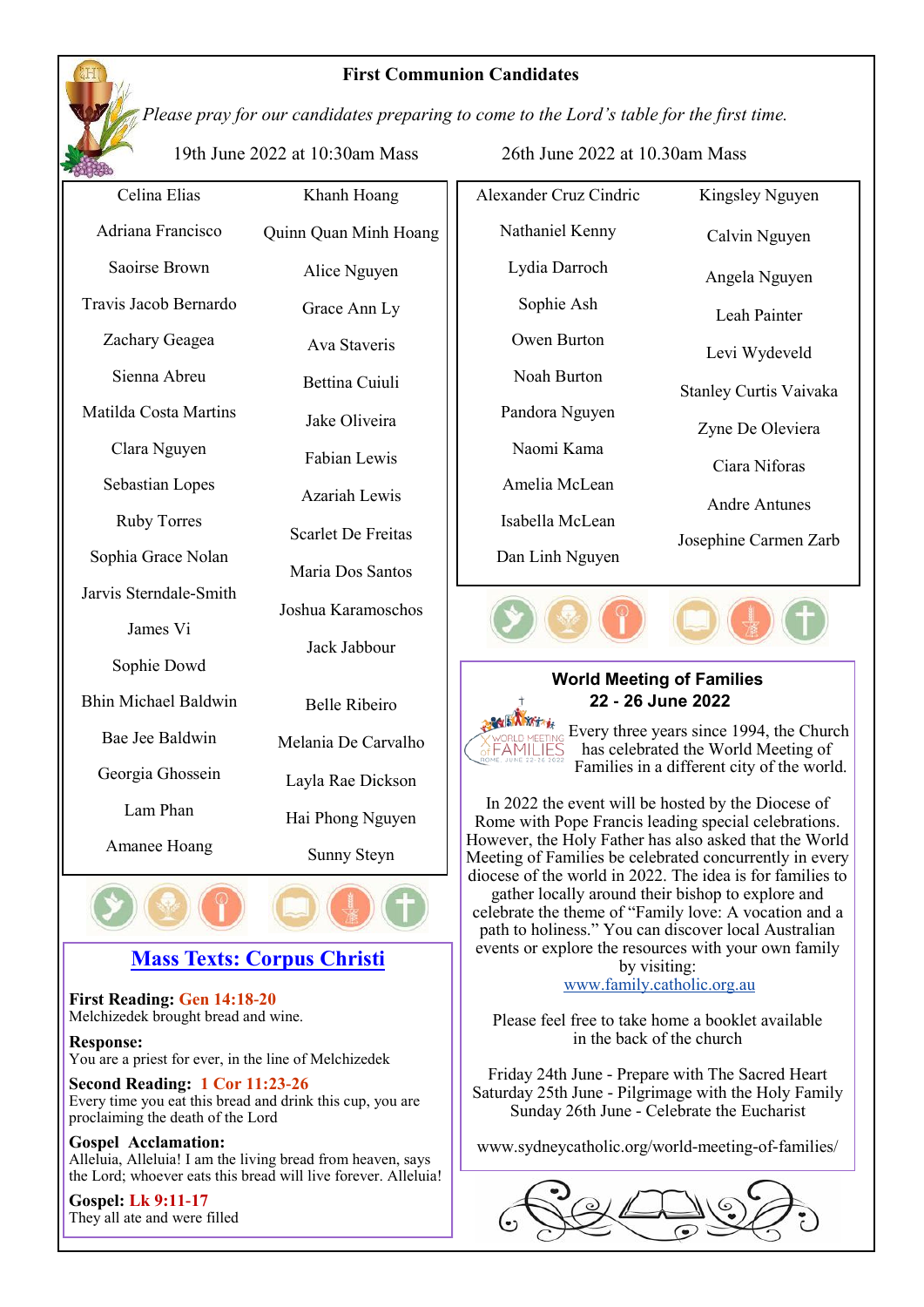## St. Brigid's Young **Beacons**

**Parents and Families** 



*"Offer Jesus your hands, your thoughts and your time, and he will not fail to reward you, granting you true joy."* 

Pope Francis 2021.

#### **Altar Training Day Report**

On Saturday 11th June the Young Beacons gathered to participate in a special Altar Training Session. The Young Beacons completed 2 hours of intensive training that covered the identification and purpose of Liturgical Books, Furniture, Vessels and Vestments. Then they practiced the procedures and responsibilities of serving.

The day culminated in serving at Adoration, Benediction and Mass.

Congratulations to Sophia Nolan, Antonella Geretto, Charlene and Celina Elias, Joshua Sara and Augustine Eid and to all of our Altar Servers at St. Brigid's Parish.

*I thank you for having called me to assist others in their prayer to you. May I be worthy of the trust placed in me and through my example and service bring others closer to you. I ask this in the name of Jesus Christ, who is Lord for ever and ever. Amen.*





#### **Safeguarding Office:**

Child sexual abuse is a crime. The appropriate people to deal with crimes are the police. If you, or anyone you know– have been abused, please contact the police. Alternatively, you can contact the Safeguarding and Ministerial Integrity Office on safeguardingenquiries@sydneycatholic.org or 9390 5810. You may also to speak to your Parish Priest who will be able to provide support and guidance. The Archdiocese has a legal obligation to report crimes to the police.

#### **Casimir Catholic College Marrickville**



ENROLLING NOW for Year 7 - 2024 and 2025 and Year 11 - 2023

*College offers a vast variety of courses and pathways.*

200 Livingstone Road, Marrickville - 9558 2888 https://casimirmarrickville.syd.catholic.edu.au/

**Recently Deceased:** Tam Thi Do, Thi Nguyen, Lucia Loumakis, Antonio Ferreira, Hayley Kenealy, Stella Pace, Sarina Navarra



**Death Anniversaries:** Antonio Arcuri, Christopher & David Howard, Harold D'Esden, George Harb, Joseph Yamine, Elizabeth Lim, Deborah Blinkhorne, Francis John Kennedy, Doreen Roots, Houda El-Lakkis, Wacek Kupidura, John & Anna Wood.

**Carrying Severe Illness:** Mely Siasat; Renato Di Perna; George Turchi; Josephine (Deacon Christopher's mother); Falakiko Sevelo Kama; Joseph Chaina; Elizabeth Pizzuto; John Thomas; James Misingongo; Fr Rob Egar; Mary Angela Thomas; Kevin Boyce, Edna Pace

**Other intentions:** Wendy Lamb, Obeid family